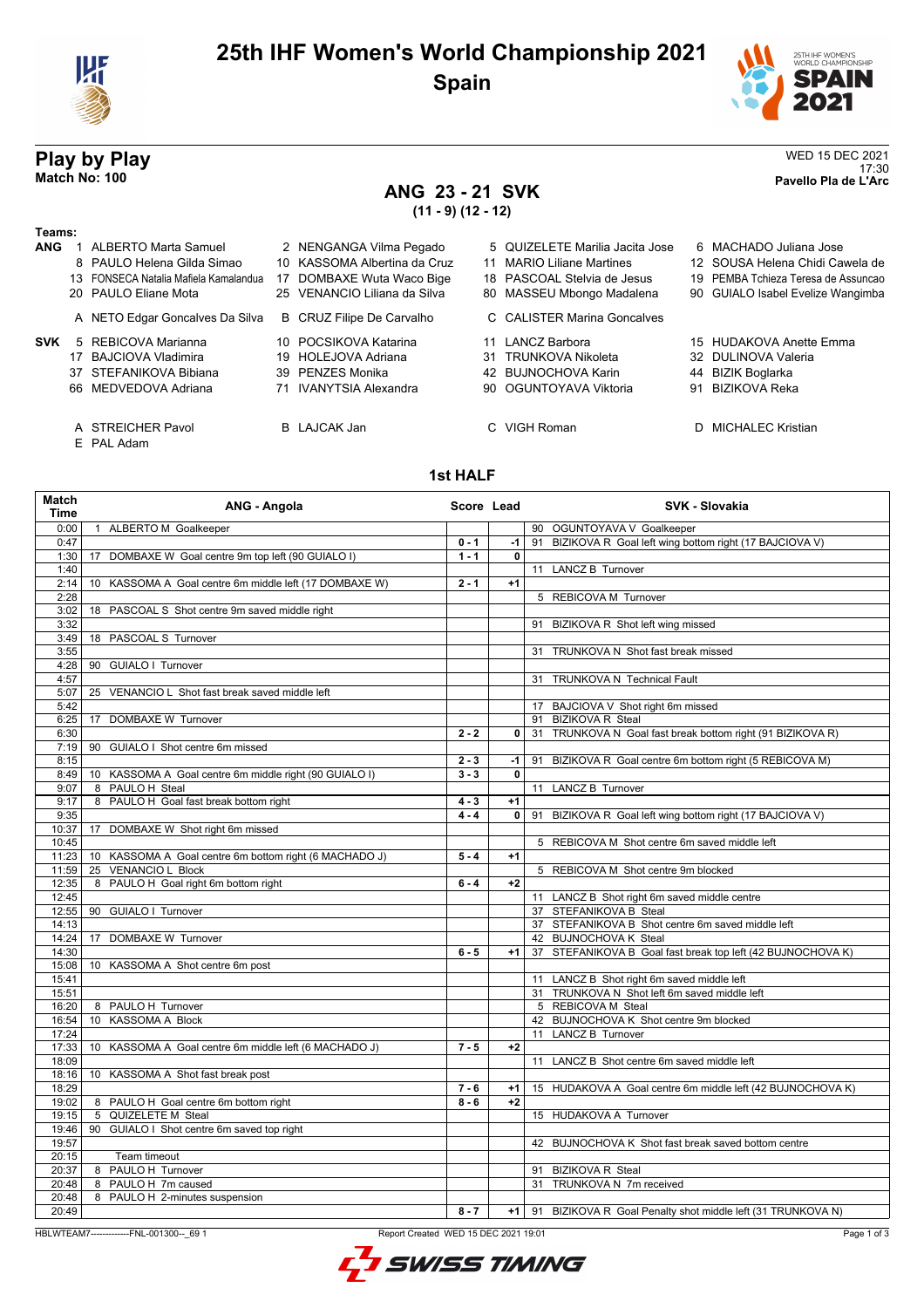



**Play by Play**<br>Match No: 100<br>Pavello Pla de L'Arc 17:30 **Match No: 100 Pavello Pla de L'Arc**

#### **ANG 23 - 21 SVK (11 - 9) (12 - 12)**

#### **1st HALF**

| <b>Match</b><br><b>Time</b> | ANG - Angola                                            | Score Lead |      | <b>SVK - Slovakia</b>                                         |
|-----------------------------|---------------------------------------------------------|------------|------|---------------------------------------------------------------|
| 21:08                       | 2 NENGANGA V for 1 ALBERTO M Empty goal                 |            |      |                                                               |
| 21:32                       | 10 KASSOMA A Goal centre 6m middle left (2 NENGANGA V)  | $9 - 7$    | $+2$ |                                                               |
| 21:38                       | ALBERTO M for 2 NENGANGA V Goalkeeper back              |            |      |                                                               |
| 22:17                       |                                                         |            |      | 31 TRUNKOVA N Shot centre 6m saved top right                  |
| 22:34                       | 2 NENGANGA V for 1 ALBERTO M Empty goal                 |            |      |                                                               |
| 23:01                       | 13 FONSECA N Goal right wing bottom left (2 NENGANGA V) | $10 - 7$   | $+3$ |                                                               |
| 23:27                       | 90 GUIALO I 7m caused                                   |            |      | 31 TRUNKOVA N 7m received                                     |
| 23:32                       | 12 SOUSA H for 25 VENANCIO L Goalkeeper back            |            |      |                                                               |
| 23:31                       |                                                         | $10 - 8$   | $+2$ | 91 BIZIKOVA R Goal Penalty shot middle left (31 TRUNKOVA N)   |
| 23:42                       | ALBERTO M for 12 SOUSA H Goalkeeper Substitution        |            |      |                                                               |
| 24:05                       | 10 KASSOMA A 7m received                                |            |      | 11 LANCZ B 7m caused                                          |
| 24:12                       |                                                         |            |      | 66 MEDVEDOVA A for 90 OGUNTOYAVA V Goalkeeper Substitution    |
| 24:12                       | 90 GUIALO I Penalty shot post                           |            |      |                                                               |
| 25:13                       |                                                         |            |      | 42 BUJNOCHOVA K Shot centre 6m post                           |
| 25:42                       | 6 MACHADO J Turnover                                    |            |      | 42 BUJNOCHOVA K Steal                                         |
| 25:47                       |                                                         | $10 - 9$   | $+1$ | 42 BUJNOCHOVA K Goal fast break bottom centre (91 BIZIKOVA R) |
| 26:21                       | 2 NENGANGA V Goal centre 6m bottom right                | $11 - 9$   | $+2$ |                                                               |
| 26:21                       |                                                         |            |      | 15 HUDAKOVA A 2-minutes suspension                            |
| 26:57                       | 10 KASSOMA A Block                                      |            |      | 11 LANCZ B Shot centre 6m blocked                             |
| 26:59                       |                                                         |            |      | Team timeout                                                  |
| 27:14                       |                                                         |            |      | 19 HOLEJOVA A Turnover                                        |
| 27:21                       | 5 QUIZELETE M Turnover                                  |            |      |                                                               |
| 27:45                       |                                                         |            |      | 11 LANCZ B Shot right 6m saved middle centre                  |
| 28:14                       | 10 KASSOMA A 2-minutes suspension                       |            |      |                                                               |
| 28:50                       | 25 VENANCIO L 7m caused                                 |            |      | 42 BUJNOCHOVA K 7m received                                   |
| 28:50                       | VENANCIO L Warning (yellow card)<br>25                  |            |      |                                                               |
| 28:58                       |                                                         |            |      | 91 BIZIKOVA R Penalty shot missed                             |
| 29:11                       | 2 NENGANGA V for 1 ALBERTO M Empty goal                 |            |      |                                                               |
| 29:41                       | 25 VENANCIO L Technical Fault                           |            |      |                                                               |
| 29:49                       | ALBERTO M for 2 NENGANGA V Goalkeeper back              |            |      |                                                               |
| 15:00                       |                                                         |            |      | 42 BUJNOCHOVA K Shot centre 9m saved top centre               |

#### **2nd HALF**

| <b>Match</b><br><b>Time</b> | ANG - Angola                                                                                   | Score Lead |      | <b>SVK - Slovakia</b>                                            |  |  |
|-----------------------------|------------------------------------------------------------------------------------------------|------------|------|------------------------------------------------------------------|--|--|
| 30:00                       |                                                                                                |            |      | 66 MEDVEDOVA A Goalkeeper                                        |  |  |
| 30:26                       | 1 ALBERTO M for 10 KASSOMA A Goalkeeper back                                                   |            |      |                                                                  |  |  |
| 30:25                       | 2 NENGANGA V Turnover                                                                          |            |      |                                                                  |  |  |
| 30:31                       |                                                                                                |            |      | 91 BIZIKOVA R Turnover                                           |  |  |
| 31:11                       | 6 MACHADO J 7m received                                                                        |            |      | 42 BUJNOCHOVA K 7m caused                                        |  |  |
| 31:11                       |                                                                                                |            |      | 42 BUJNOCHOVA K 2-minutes suspension                             |  |  |
| 31:11                       | 8 PAULO H Penalty shot saved middle left                                                       |            |      |                                                                  |  |  |
| 32:18                       |                                                                                                | $11 - 10$  | +1   | 91 BIZIKOVA R Goal centre 6m bottom right (17 BAJCIOVA V)        |  |  |
| 32:51                       | 5 QUIZELETE M Goal left wing bottom right (2 NENGANGA V)                                       | $12 - 10$  | $+2$ |                                                                  |  |  |
| 33:25                       |                                                                                                |            |      | 19 HOLEJOVA A Shot left 6m saved bottom left                     |  |  |
| 33:55                       | 5 QUIZELETE M Turnover                                                                         |            |      |                                                                  |  |  |
| 34:07                       |                                                                                                |            |      | 19 HOLEJOVA A Shot fast break saved middle left                  |  |  |
| 34:47                       | 90 GUIALO I Goal right 6m bottom left (6 MACHADO J)                                            | $13 - 10$  | $+3$ |                                                                  |  |  |
| 35:04                       |                                                                                                | $13 - 11$  | $+2$ | LANCZ B Goal right 6m middle left (19 HOLEJOVA A)<br>11          |  |  |
| 35:33                       | 2 NENGANGA V Shot centre 6m post                                                               |            |      |                                                                  |  |  |
| 36:03                       |                                                                                                | $13 - 12$  | $+1$ | 31 TRUNKOVA N Goal left 6m bottom left (42 BUJNOCHOVA K)         |  |  |
| 36:50                       | 2 NENGANGA V 7m received                                                                       |            |      | 15 HUDAKOVA A 7m caused                                          |  |  |
| 36:50                       |                                                                                                |            |      | 15 HUDAKOVA A 2-minutes suspension                               |  |  |
| 36:50                       |                                                                                                |            |      | 71 IVANYTSIA A for 66 MEDVEDOVA A Goalkeeper Substitution        |  |  |
| 36:50                       | 90 GUIALO I Goal Penalty shot middle centre (2 NENGANGA V)                                     | $14 - 12$  | $+2$ |                                                                  |  |  |
| 37:04                       |                                                                                                |            |      | 66 MEDVEDOVA A for 71 IVANYTSIA A Goalkeeper Substitution        |  |  |
| 37:33                       | 6 MACHADO J 2-minutes suspension                                                               |            |      |                                                                  |  |  |
| 37:55                       |                                                                                                |            |      | 42 BUJNOCHOVA K Shot centre 6m saved middle left                 |  |  |
| 38:19                       | 25 VENANCIO L 7m caused                                                                        |            |      | 10 POCSIKOVA K 7m received                                       |  |  |
| 38:19                       | 25 VENANCIO L 2-minutes suspension                                                             |            |      |                                                                  |  |  |
| 38:19                       |                                                                                                | $14 - 13$  | $+1$ | BAJCIOVA V Goal Penalty shot bottom right (10 POCSIKOVA K)<br>17 |  |  |
| 38:40                       | 2 NENGANGA V for 1 ALBERTO M Empty goal                                                        |            |      |                                                                  |  |  |
| 39:17                       | 2 NENGANGA V Turnover                                                                          |            |      |                                                                  |  |  |
| 39:24                       | ALBERTO M for 5 QUIZELETE M Goalkeeper back                                                    |            |      |                                                                  |  |  |
| 39:39                       | 13 FONSECA N for 1 ALBERTO M Empty goal                                                        |            |      |                                                                  |  |  |
| 39:37                       |                                                                                                | $14 - 14$  | 0    | 15 HUDAKOVA A Goal fast break bottom centre                      |  |  |
| 40:16                       | 1 ALBERTO M for 5 QUIZELETE M Goalkeeper back                                                  |            |      |                                                                  |  |  |
| 40:15                       | 10 KASSOMA A Goal centre 6m middle left (2 NENGANGA V)                                         | $15 - 14$  | $+1$ |                                                                  |  |  |
|                             | HBLWTEAM7-------------FNL-001300-- 69 1<br>Page 2 of 3<br>Report Created WED 15 DEC 2021 19:01 |            |      |                                                                  |  |  |